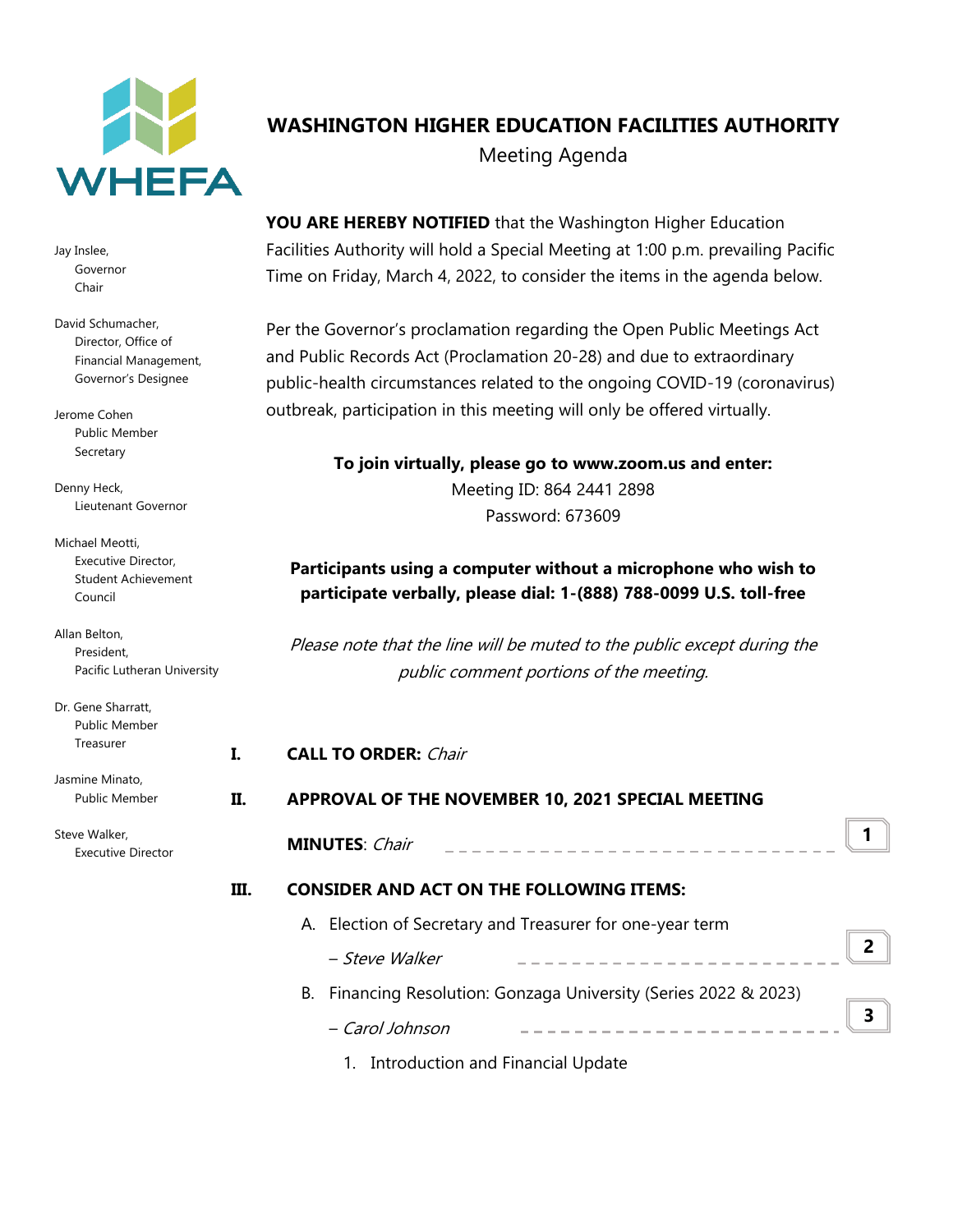|      |    | Review and Act on Resolution #22-01 for Gonzaga University<br>2.         |   |
|------|----|--------------------------------------------------------------------------|---|
|      |    | authorizing issuance by the Authority of revenue and                     |   |
|      |    | refunding revenue bonds in an amount not expected to                     |   |
|      |    | ---------------------<br>exceed \$47,000,000                             | 4 |
|      | C. | Finance Report – Lucas Loranger                                          |   |
|      |    | Consider and Act on approval of the current Financial<br>1.<br>Statement | 5 |
|      |    | Invoice for Services $\qquad$ _ _ _ _ _ _ _ _ _ _ _ _ _ _ _ _ _ _<br>2.  | 6 |
| IV.  |    | <b>INFORMATION ITEMS</b>                                                 |   |
|      |    | A. Market Update - Thomas Toepfer, Managing Director, PFM                |   |
|      |    |                                                                          | 7 |
|      | В. | Bond Issue Status Report - Carol Johnson _____________                   | 8 |
|      |    | C. Executive Director's Report - Steve Walker                            |   |
|      |    | D. Authority Meeting Schedule - Steve Walker                             |   |
|      |    | 1. May 5, 2022                                                           |   |
|      |    | 2. August 4, 2022                                                        |   |
| V.   |    | <b>PUBLIC COMMENT: Chair</b>                                             |   |
| VI.  |    | <b>MISCELLANEOUS BUSINESS AND CORRESPONDENCE</b>                         | 9 |
| VII. |    | <b>EXECUTIVE SESSION</b>                                                 |   |

**VIII. ADJOURN**